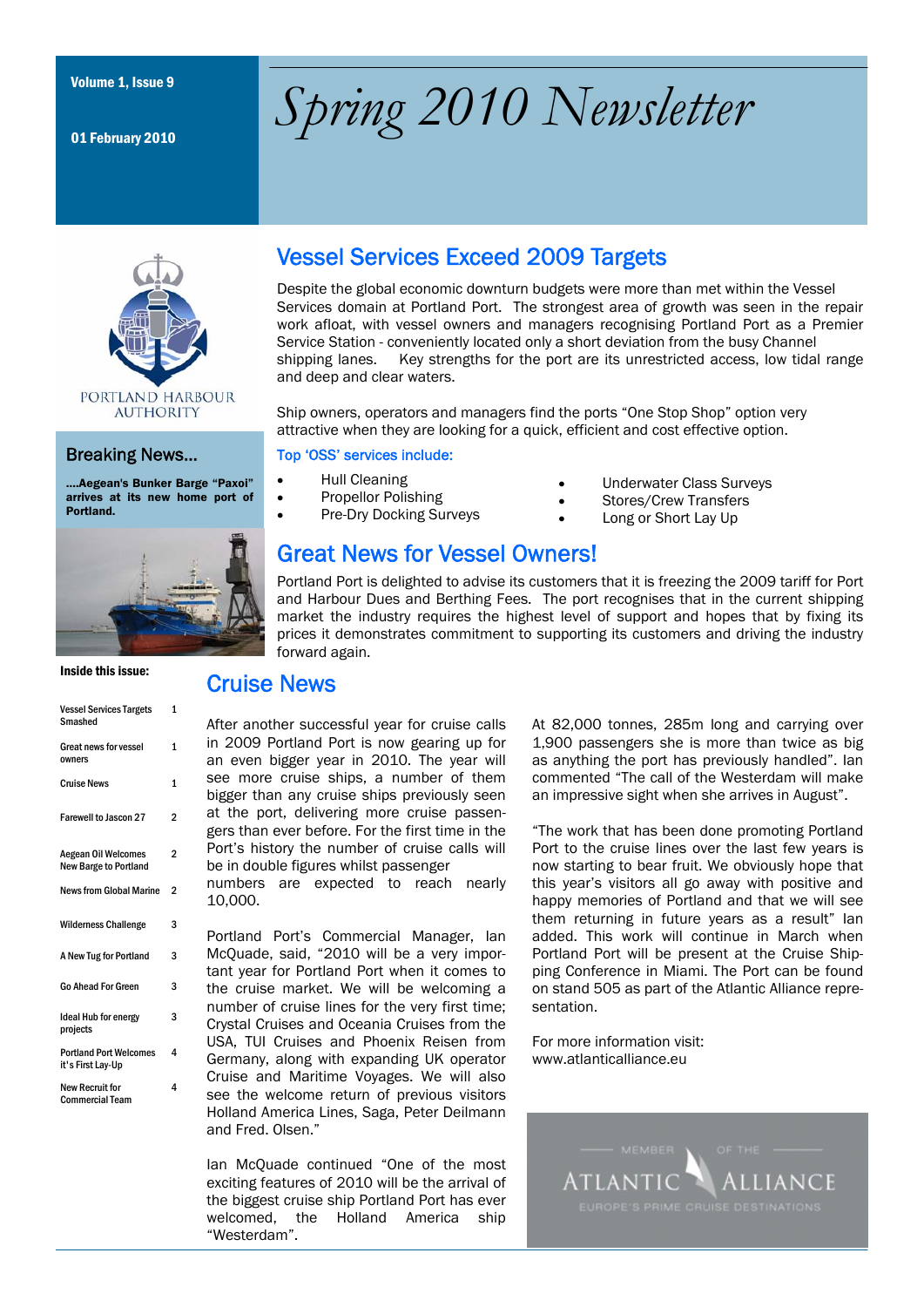# A Fond Farewell to the Jascon 27

After nearly 13 years the "Jascon 27" has departed Portland Port. The vessel is a flat bottomed barge with its superstructure consisting of steel containers stacked on top of one another providing five levels of accommodation.

#### In March 1997, the UK government

established a new prison ship, "HMP Weare" as a temporary measure to ease prison overcrowding and a decision was made to base it at Portland Port. In March 2005 it was announced that the "Weare" was to close. The ship was then purchased by Sea Trucks and renamed as the "Jascon 27" and since has undergone an extensive refurbishment which secured its new long term off shore contract in West Africa.

The previously named "Weare" was used as a floating barracks during the Falklands war, and was subsequently purchased by the New York State Department of Correctional Services for use as a rehabilitation centre for those involved in drug crime.

The "Jascon 27" departed Portland for Onne in West Africa to be used as an offshore accommodation unit for the oil industry.

## Aegean Marine Petroleum

Due to increased demand for bunkering operations at Portland Port, Aegean Marine Petroleum have enhanced their operational capabilities by Introducing the Paxoi to their fleet.

Bunkering in Portland is conducted by modern double-hull supplying vessels, 24 hours a day, 7 days per week. The local service centre 'Portland Bunkers International Ltd' provides technical and logistics support to operators.

New Barge 'Paxoi'

Aegean welcome your enquiries at their Portland office: Portland Bunkers International Ltd – AMPNI Tel : +44 1305 824 620 Fax: : +44 1305 824 621 Email : ukoperations@ampni.com

The team at Portland Port were saddened to see the vessel depart after so many years, as long established relationships had been made between the owners, crew and port.

The 3,000 mile voyage is set to take 21 days, pending no delays en route!



Jascon 27 departing Portland for West Africa

## Launch of Predator ROV

Global Marine Systems, Subsea Services Group based at Portland Port will soon launch the next generation in ROV technology. Onsite training will be available for the state of the art Predator ROV at Portland Port and manufacture will soon be launched. The Predator ROV is ideal for inshore project services, such as hull and harbour Inspections as well as certain marine related homeland security services.



Predator ROV

For more information visit: www.subseaservicesgroup.com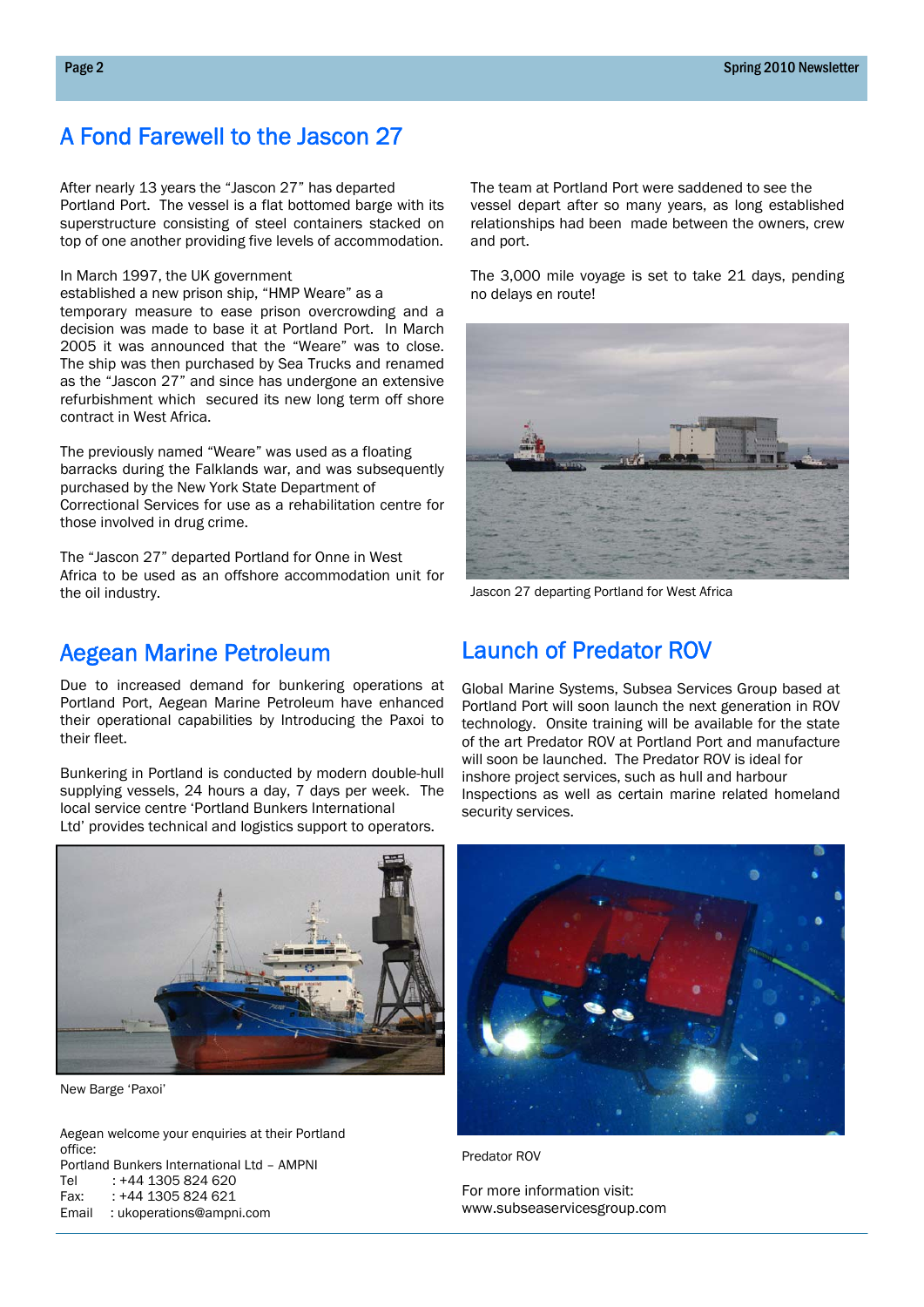# Go Ahead For Green Energy Plant

W4B Renewable Energy Ltd has been granted planning permission to develop a green energy plant powered by vegetable and waste oils, based at Portland Port. When

operational the plant will be able to generate 17.8 Megawatts of electricity which will be fed to the national grid, enough to power 9,000 homes. Up to 22 jobs will be created with the development of the 2 acre site - located on the edge of Balaclava Bay.

# The Ideal Hub for Future Energy **Projects**

In a recent announcement the Crown Estate have given the go ahead for the development of a large off-shore wind farm off the Dorset coast. The West Isle of Wight zone, as it has been designated, covers an area of over 700 square kilometres and , when fully operational, will generate enough electricity to power nearly 600,000 homes.

Portland Port's location is within easy reach of the West Isle of Wight zone making it the perfect strategic location to support the development of the wind farm. With its deep

A New Tug for Portland Port

# November 9th 2009 marked the next step in the continued

development of Portland Port with the official naming ceremony for their new tug "Maiden Castle". At one stroke the new arrival more than doubles the towage capabilities of the Harbour, having a greater towing capacity than the Harbour's three existing tugs combined.



The 'Maiden Castle'

The arrival of the "Maiden Castle", along with an updated mooring plan, means that the port is now capable of handling ships in excess of 280m.

Steve Davies, Chief Executive of Portland Port commented "With the arrival of the Maiden Castle we can now look to handle even larger vessels within the harbour waters and have the confidence that we can deal with any eventuality, whatever the weather."

Portland Port a perfect location for renewable energy projects

# Wilderness Challenge 2010

Following the success of the 2009 3 peaks Challenge, employees for Portland Port have this year decided to embark on a multi activity challenge based at Cairgorms National Park in Scotland.

The challenge will see teams competing against other top industry companies in a 50km bike ride, followed by a 3km canoe, finishing with a 10km walk or run up to the mountain peak.

Teams will be required to raise sponsorship in aid of the Sailors' Society. This is a charity that provides a personal lifeline for seafarers on board and when they stay ashore. Existing to enrich and enhance the well-being of seafarers in port through its Port Chaplains and Centres, seafarers are offered practical help and welfare, spiritual support, financial assistance and family liaison. Their Port Chaplains visit thousands of ships during the year and are often the first to notice when all is not well on board.

The challenge takes place on Sunday 26th September. If you would like to know further details or you are interested in sponsoring the event please contact the Commercial Department on: 01305 824044 or visit: www.sailors-society.org.

waters it is well able to accommodate the large ships needed to import the raw materials required. It then makes the ideal site for the assembly of the wind turbines and subsequent operational support of West Isle of Wight. To this end discussions have already begun with the developer and it is hoped that agreement can be reached for this exciting project.